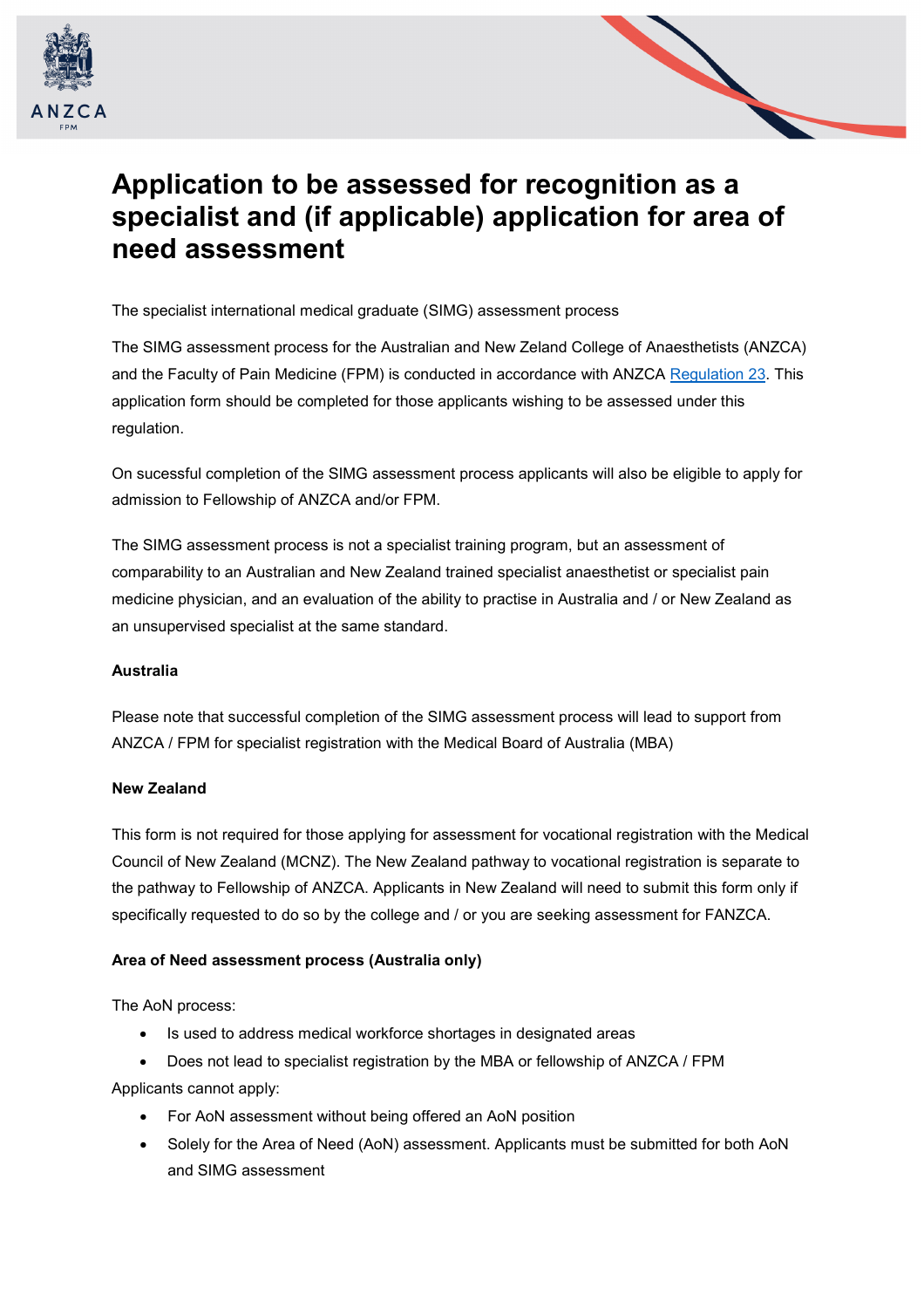

## **Before completing your application, please read the below information**

Please familiarise yourself with and ensure you fully understand:

- The information available on the [MCNZ website](https://www.mcnz.org.nz/registration/getting-registered/how-to-register/registration-process/) / [MBA website](http://www.medicalboard.gov.au/Registration/International-Medical-Graduates/Specialist-Pathway.aspx) and [College website](https://www.anzca.edu.au/education-training/certification-of-overseas-qualifications) before completing the applicatioin form. In particular, you should ensure you have thoroughly read [ANZCA regulation 23](https://www.anzca.edu.au/resources/governance-documents/regulations/reg-23.aspx) and associated [website content](https://www.anzca.edu.au/education-training/certification-of-overseas-qualifications) to guarantee you fully understand the SIMG and if applicable AoN assessment process.
- The recency of practice and Continuing Professional Development (CPD) requirements of both the MCNZ or MBA, and the college.
- The training, qualifications, specialist experience, CPD and professional conduct/ cultural awareness of a FANZCA as the assessment is a comparison with ANZCA trained specialists. Please take time to review these details which are available on the college website.
- The Australian / New Zealand training and qualification for anaesthesia has been externally accredited by the Australian Medical Council on behalf AHPRA/ MBA and the MCNZ.

## Application form:

- Must be completed electronically (not handwritten).
- Must be submitted along with a comprehensive curriculum vitae (CV).
- Please attach additional pages to the end of this form if you require additional space to answer questions.
- Ensure that the application form and other required documents are complete and correct prior to submitting your application.

Submission of application form:

- The list of the required documentation to be submitted along with the application form is available in the checklist attached to the form.
- Consideration will not be given to additional documentation provided by the applicant unless it has been specifiically requested by ANZCA/FPM
- Unsolicited documents will be removed from the application and will not contribute towards the assessment
- Once you have completed all fields in the application form please complete the declaration sections (page 3 and page 5)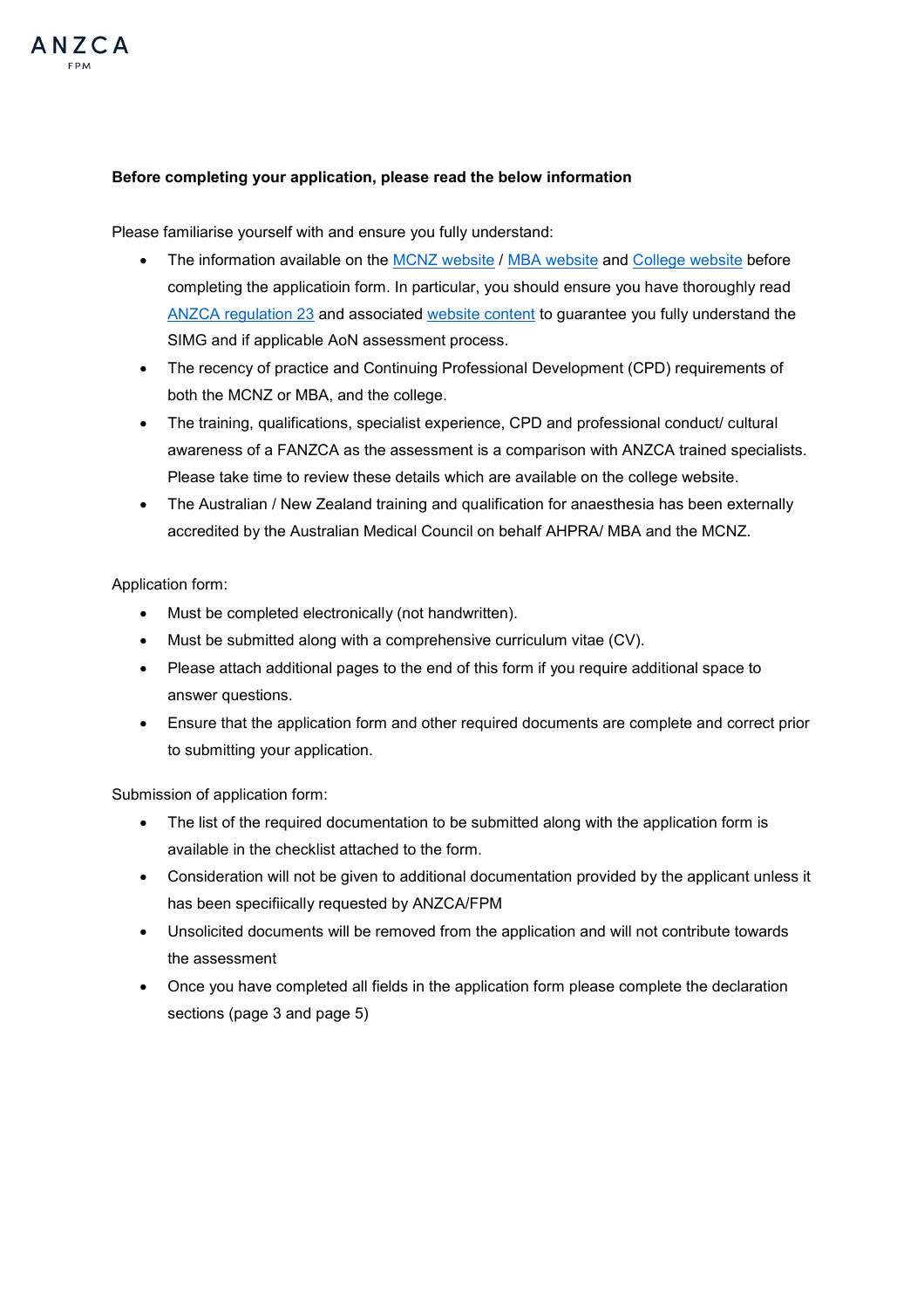

Application may be submitted (which must comprise the application form, supporting documentation, and application fee) in the following ways:

**Australia** – by email [\(simg@anzca.edu.au\)](mailto:simg@anzca.edu.au) or mail (630 St Kilda Rd, Melbourne, Victoria, 3004)

New Zealand – by email [\(assessments@anzca.org.nz\)](mailto:assessments@anzca.org.nz) or mail (PO Box 25506, Featherston Street, Wellington 6146)

Applications will be deemed incomplete if:

- The forms are incorrectly completed.
- You fail to provide all of the required documentation.
- You fail to include the application fee.

If your application is deemed incomplete:

- It will not be assessed, and you will be informed.
- You will have one opportunity within one month of this notification to submit the outstanding documentation, after which your application will expire.

If your application expires:

- The application fee will be forfeited, and your application will be closed.
- And you subsequently wish to reapply you will be required to submit a new application including all required documentation as well as the application fee.

Please note:

• The italics sections in this document are intended to assit you in completing this application, please ensure you read them thoroughly before completing each section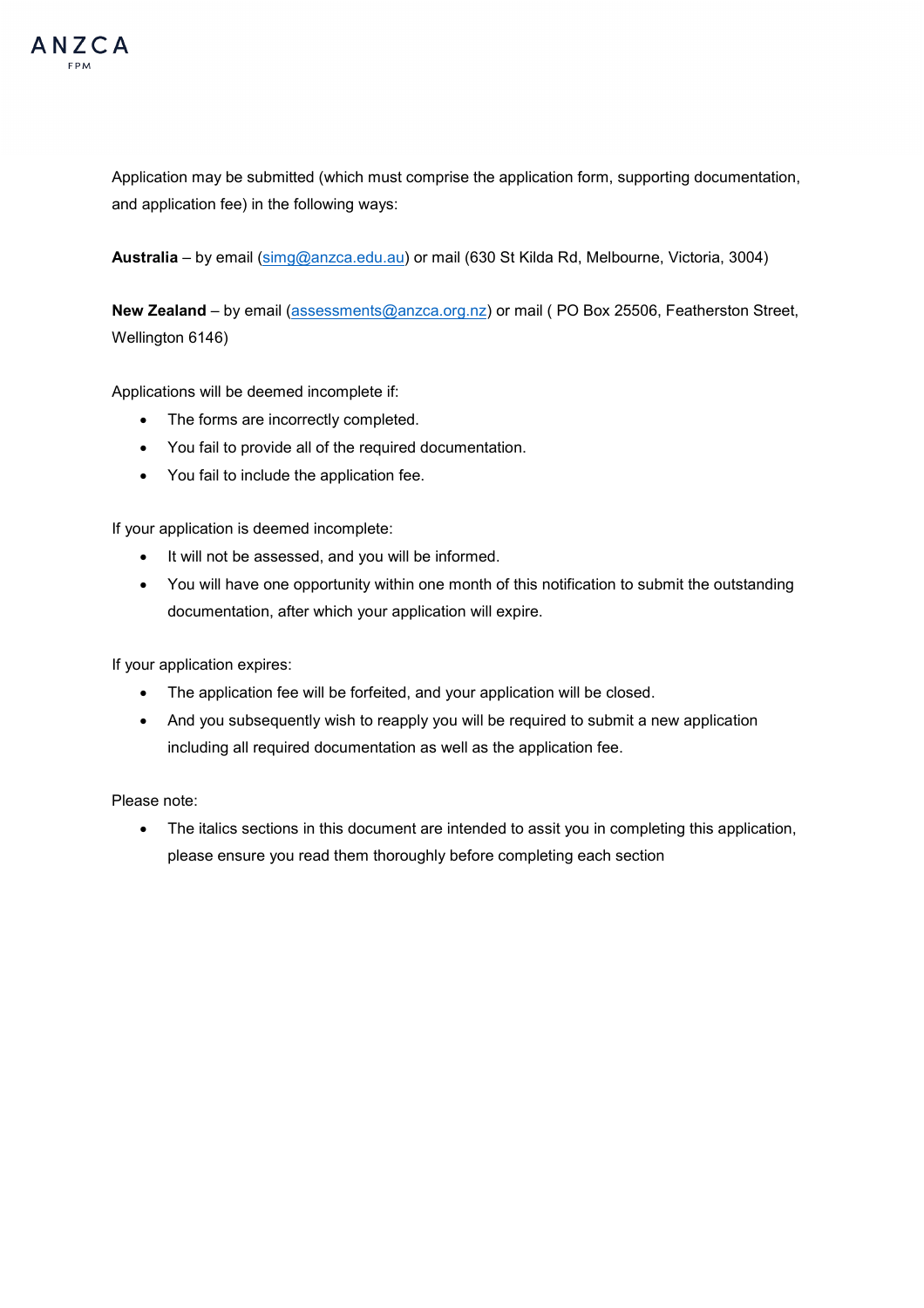



# **Application to be assessed for recognition as a specialist and (if applicable) application for area of need assessment**

## **1. Application/assessment type**

*Please select which assessment pathway you wish to be assessed under. Information on both pathways can be found in ANZCA regulation 23. Please be aware that you may select Specialist pathway only, however, you cannot elect to be assessed for "Area of Need" alone.*

Specialist (SIMG) pathway

Area of Need and Specialist (SIMG) pathway

## **2. Areas of medical practice for which assessment is sought**

*In Australia and New Zealand anaesthesia and pain medicine are separate specialities and are overseen by separate bodies – the Australian and New Zealand College of Anaesthetists and the Faculty of Pain Medicine. Please select whether you wish to be assessed for anaesthesia and/or pain medicine. Please be aware that if you choose to be assessed for both specialities you will be required to submit only one application form and one set of documents but will incur fees for both assessments.*



Pain medicine

## **3. Applicant details**

| Family name                |                              |
|----------------------------|------------------------------|
| Given names                |                              |
| Date of birth              | Female Male<br>Other $  \  $ |
| Country of birth           |                              |
| Address                    |                              |
|                            |                              |
| State                      | Postcode                     |
| Country                    |                              |
| Home phone                 | Work phone                   |
| Mobile                     |                              |
| Email address              |                              |
| AMC number/<br>MCNZ number |                              |

EPIC Number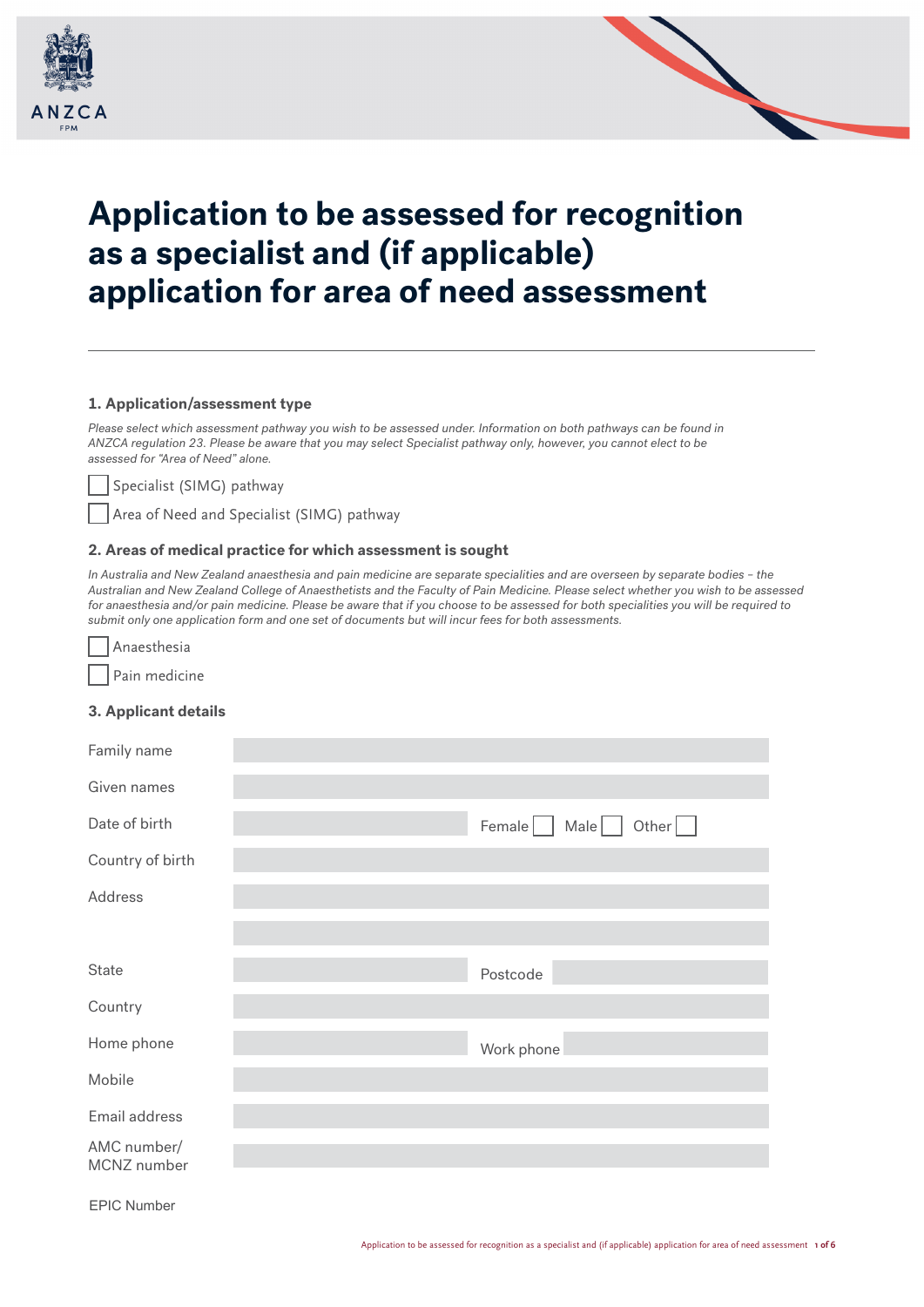

## **4. Name change/variation**

Is the name shown above the same as that shown on all the attached documents?

Yes | No

| * If NO, you are required to attach certified documentary evidence of your change of name. If submitting a statutory declaration, ensure |  |
|------------------------------------------------------------------------------------------------------------------------------------------|--|
| that all variations are explained and state which name you wish to be known for specialist assessment purposes.                          |  |

## **5. Evidence of English language proficiency**

| For Australia: http://www.medicalboard.gov.au/Registration-Standards.aspx and go to "English Language Skills Registration Standard". |  |
|--------------------------------------------------------------------------------------------------------------------------------------|--|
| For New Zealand: https://www.mcnz.org.nz/assets/Policies/English-language-policy.pdf                                                 |  |

Do you meet the English language requirements for the country in which you are seeking assessment?

Yes. Please provide reasons how you meet the criteria.

No. Please attach satisfactory English language test results as per MBA / MCNZ requirements.

#### **6. Registration**

To be eligible for assessment via the SIMG pathway you must be eligible for specialist registration in the country of your *specialist training. If you are not yet eligible for such registration you may not be eligible for assessment via this pathway.*

Are you currently registered as a medical (anaesthesia and/or pain medicine) specialist in the country of your specialist training?

Yes. Please provide evidence in the form of a certificate of registration status (or equivalent).

No. You may be ineligible for assessment

Date of first registration as a medical practitioner (not as a student)

DD/MM/YYYY

Date of first registration as a specialist medical practitioner (anaesthesia and / or pain medicine)

DD/MM/YYYY

Name of registering authority in the country of your specialist training

## **7. Restrictions on practice**

Are you subject to any restrictions or limitation (including voluntary) under any law or regulation?

 $Yes$   $No$ 

If 'YES', please supply details

| Have you been charged or convicted of a criminal offense?<br>If 'YES', please supply details | Yes | No |  |
|----------------------------------------------------------------------------------------------|-----|----|--|
|                                                                                              |     |    |  |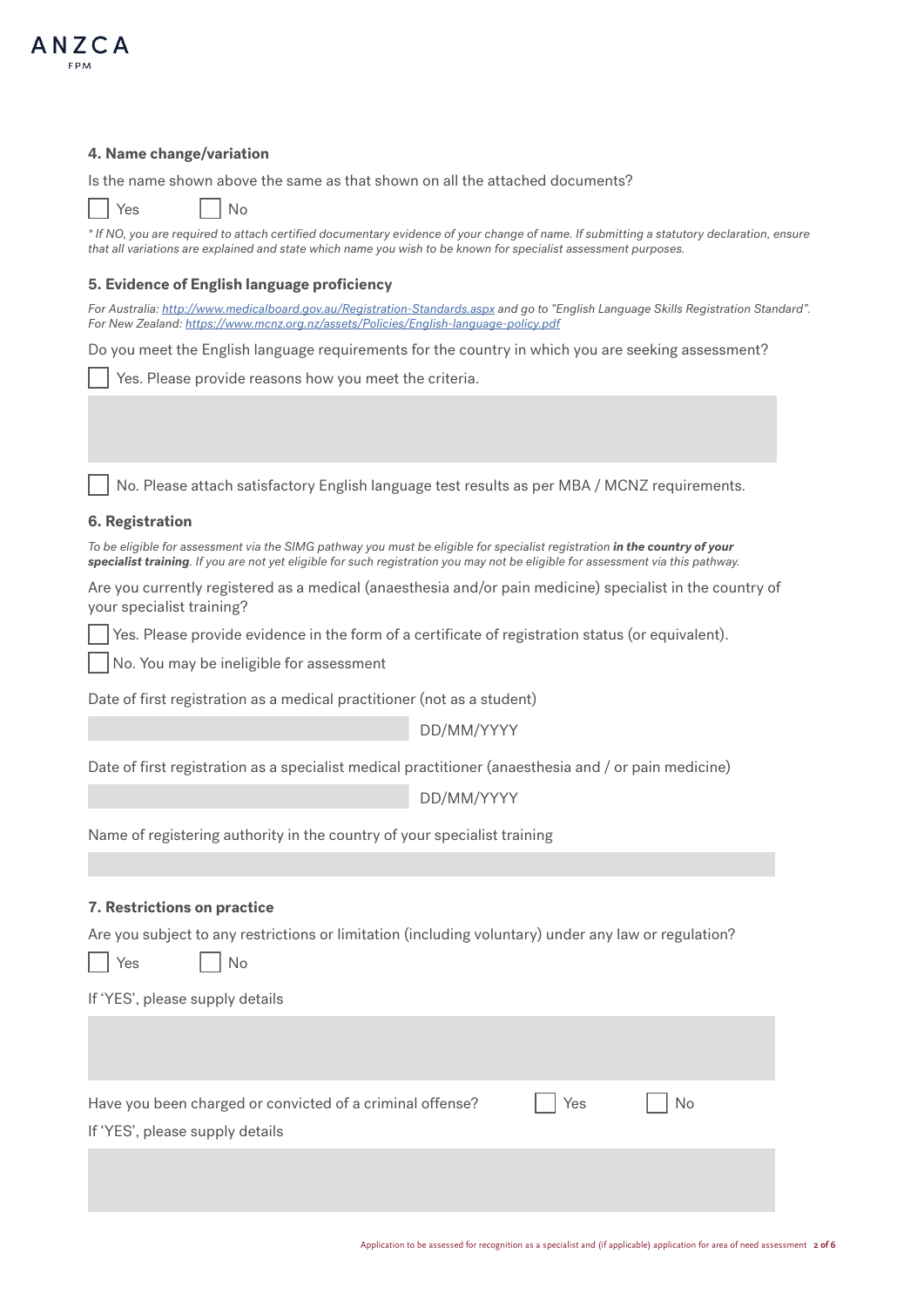

## **8. Declaration**

Check here to confirm that you have read and understood the contents of this application.

 Check here to confirm that you are the person identified in the "Application to be assessed for recognition as a specialist including application for area of need assessment (if applicable)".

 Check here to confirm that you are the person identified in the copy of the passport attached to this application.

 Check here to confirm you have familiarised yourself with the requirements, procedures and policies as set out in the relevant MBA/MCNZ and ANZCA/FPM documents and website content.

 Check here to confirm that the statements made, and the information provided, in this application form and in the documents attached are true and complete.

Declaration completed by (insert name):

## **9. SIMG agreement**

For (insert name):

## **Background**

ANZCA is committed to ensuring that all upskilling in anaesthesia and/or pain medicine is undertaken in an appropriate environment and that all parties including ANZCA, its representatives, and SIMGs understand and are informed of their rights and obligations.

Your privacy is respected by the college. Information collected by [ANZCA](http://www.anzca.edu.au/documents/policy-privacy-policy-20160901-v1-4.pdf) will be handled as per the ANZCA [privacy policy](http://www.anzca.edu.au/documents/policy-privacy-policy-20160901-v1-4.pdf). This information may be used for administering the assessment of specialist international medical graduates and provided where and when appropriate to officers of ANZCA involved in specialist assessment, the respective employer, supervisors, the Australian Medical Council, the Australian Health Practitioners Regulation Agency, the Medical Board of Australia and the Medical Council of New Zealand.

On request, ANZCA will conduct an assessment of an SIMG regarding specialist recognition and provide advice to relevant authorities in Australia and New Zealand. The SIMG assessment process will be conducted in a manner that provides transparency of processes, assessment and decisions.

This document sets out the rights, responsibilities and obligations of each party involved in the ANZCA SIMG Assessment Process.

#### **SIMG responsibilities and declaration by the SIMG**

- 1. I will endeavour to successfully complete all the requirements of the SIMG assessment process as set out in the ANZCA regulations.
- 2. I acknowledge that each position for my clinical practice assessment must be prospectively approved by ANZCA, and will be supervised according to need. I agree, when in an ANZCA-approved position, to undertake the required assessments and to meet with my supervisor at least every three months (or earlier as required) to discuss my progress and future plans.
- 3. I understand that I will receive feedback on my performance and will be advised on how best to address any areas that need improvement. I accept that I may be required to move between hospitals.
- 4. I understand that ANZCA collects and holds personal data for the purpose of administering the SIMG Assessment Process, and for evaluating my progress. I consent to having this information used for these purposes and as authorised in the ANZCA Privacy Policy. If I wish at any time to request access to the information I have provided, I understand that I may contact ANZCA and request to review it.
- 5. I understand that ANZCA applications, SIMG assessment process documentation and / or materials will be provided to me during the course of the SIMG assessment process. I acknowledge that this material is owned by the college, is subject to intellectual property protection, and therefore cannot be used by me for purposes other than the SIMG assessment process, without the college's prior approval.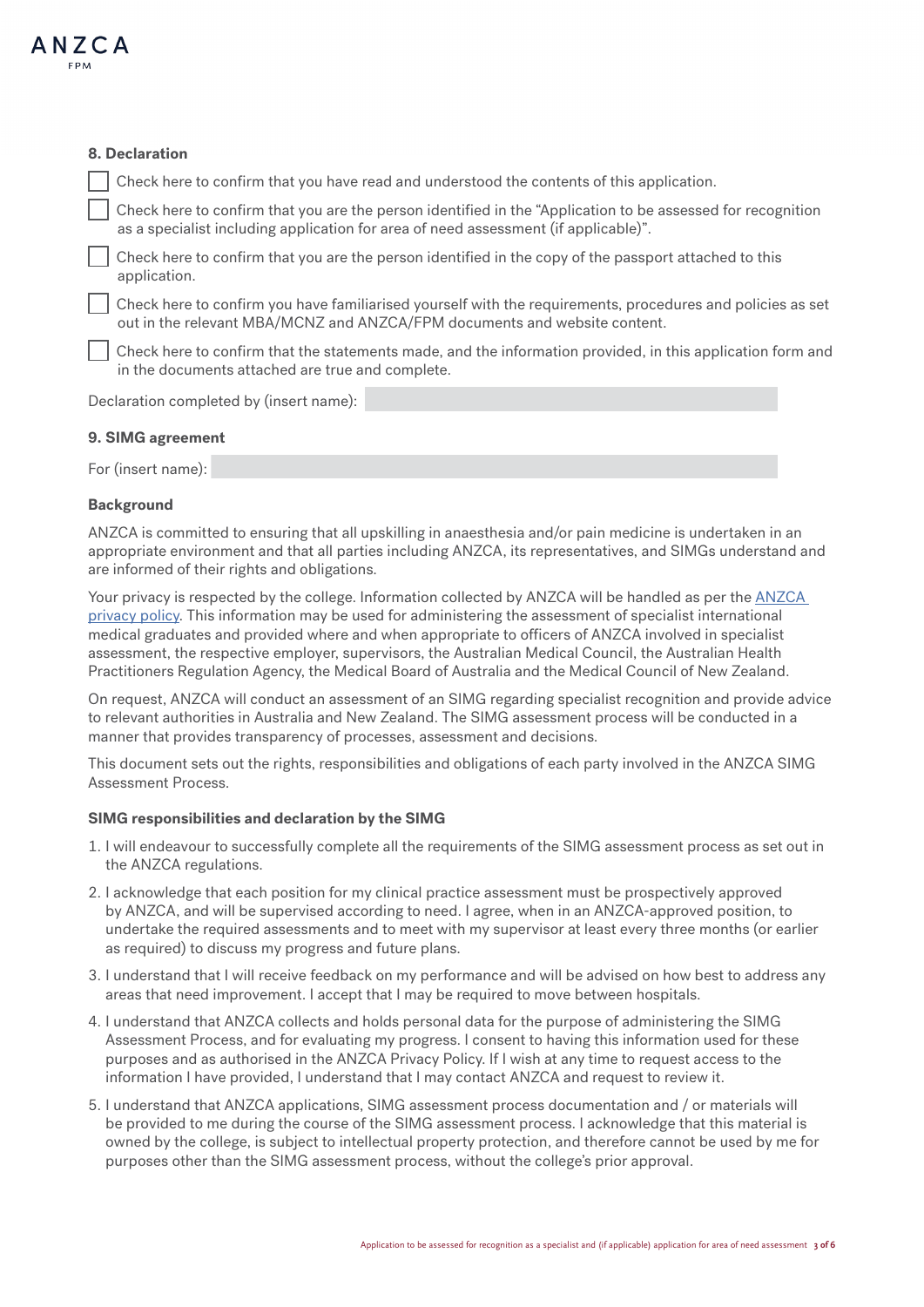

- 6. I agree to submit all required documentation and information required by ANZCA within the time limits or deadlines stipulated by ANZCA. I acknowledge that it is my responsibility to ensure that all time limits and deadlines are observed, including timely payment of all fees, and submission of required documentation.
- 7. I acknowledge that my SIMG assessment records may be accessed in whole or part by ANZCA's representatives including the SIMG Committee, SIMG Workplace Based Assessment assessors, my nominated Supervisor and ANZCA staff.
- 8. I acknowledge that it is my responsibility to be fully informed and aware of all requirements of ANZCA, particularly Regulation 23. This will include the monitoring of my progress through the SIMG Assessment Process and timely submission of all relevant documentation.
- 9. I undertake to observe all relevant ANZCA policies.
- 10. I undertake to abide by ANZCA's corporate policies in addition to any other policies that may apply at my place of employment.
- 11. I agree that if I have concerns regarding my SIMG assessment process, it is my responsibility to seek to have these concerns addressed. I acknowledge that I can approach and seek appropriate guidance from all or any of the following:
	- 11.1. My supervisors
	- 11.2. DPA SIMG
	- 11.3. Coordinator, SIMG Accreditation
	- 11.4. The Chief Executive Officer of ANZCA.
- 12. I agree and acknowledge that, whilst I may seek advice from my supervisors and relevant ANZCA fellows in relation to aspects of my SIMG assessment process, they are not authorised to vary the rules and guidelines for the SIMG assessment process, nor the policies of ANZCA in relation to the SIMG assessment process. Requests for any change or variation of these conditions, guidelines or policies or any extension of time must be made in writing to the Chair of the SIMG Committee and be confirmed to me in writing by ANZCA.
- 13. I am aware that if I disagree with any decision made about my SIMG assessment process, ANZCA has a formal reconsideration and review process that precedes the final appeals process. I agree to abide by the final decision of the appeals process.
- 14. I agree to participate, if required, in ANZCA's review processes in relation to unsatisfactory performance or progress in the SIMG Assessment Process, including a re-interview by the SIMG Committee.
- 15. I release ANZCA (and its representatives, including my Supervisor) from all claims or liability arising from advice or assistance given in good faith.
- 16. I certify that I am free from dependency on recreational and / or non-prescribed drugs, and have no illnesses that would preclude the safe practice of anaesthesia. I undertake to inform the college if I develop dependence on recreational and / or non-prescribed drugs, or if I develop an illness that would preclude the safe practice of anaesthesia. I acknowledge that if I develop any dependence on recreational or nonprescribed drugs, or any condition that precludes the safe practice of anaesthesia, this may result in the suspension or termination of my SIMG assessment process at any time, and prevent my admission to fellowship of ANZCA.
- 17. I undertake to notify the college if my medical registration is withdrawn or suspended, or conditions (including voluntary) are placed on my medical registration, or if I receive notice of any complaint to any medical registration authority.
- 18. I understand that email will be the primary means by which communication is maintained between me and the college and that the college will use the email address I designate as my primary email. I undertake to:
	- Regularly access the designated primary email account.
	- Ensure that at all times there is sufficient space in the primary email account to allow receipt of emails from the college, even those containing attachments that are several megabytes in size.

## **ANZCA responsibilities and declaration by ANZCA**

ANZCA agrees to provide support to its representatives, including SIMG supervisors, to provide the SIMG with appropriate resources and support in the following areas:

19. Reviewing the SIMG's position description for each clinical placement, to ensure that it is suitable for the SIMG.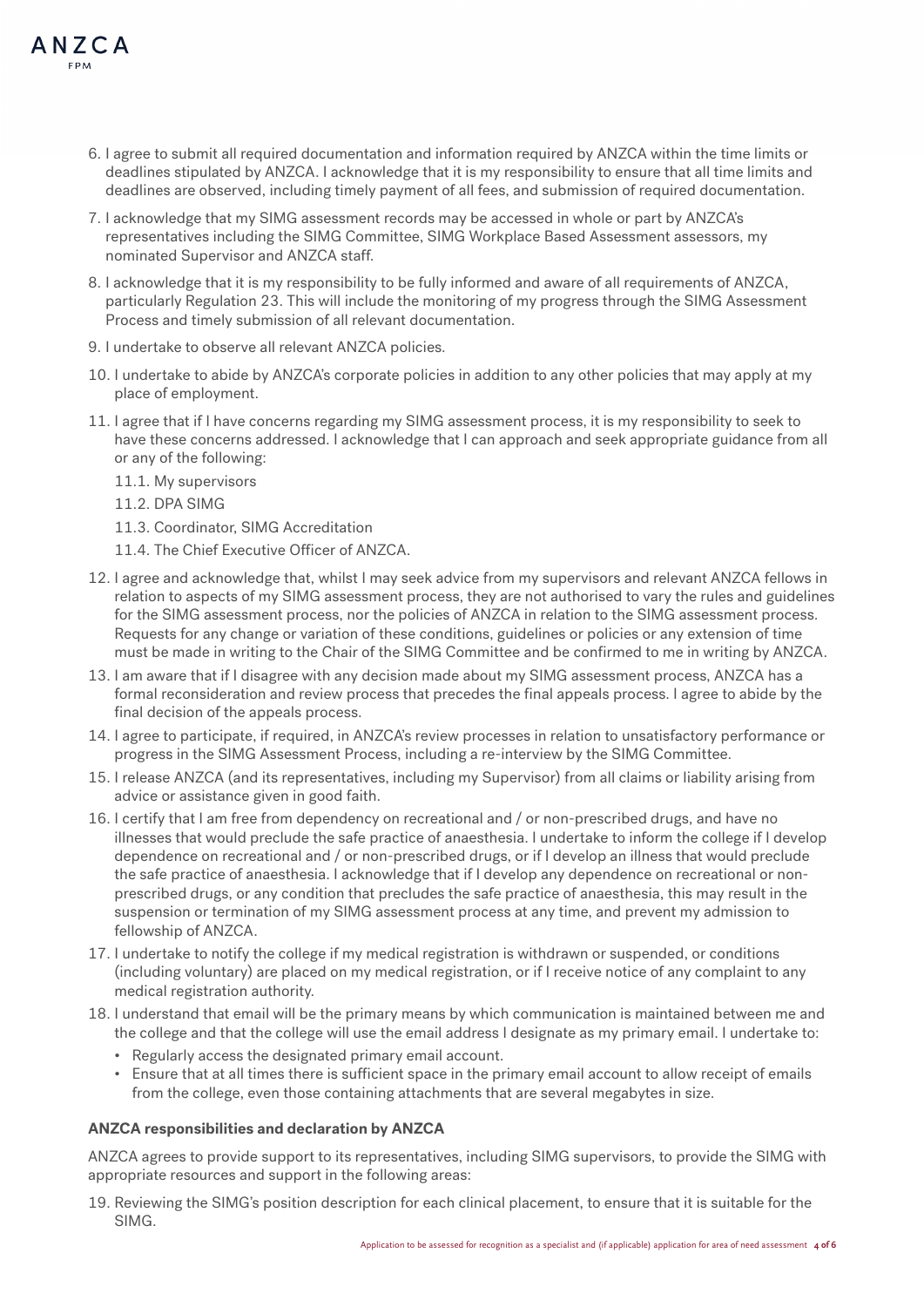

- 20. Advising the SIMG, as requested, on resources available to assist the SIMG in achieving the objectives.
- 21. Assisting the SIMG to attend any appropriate educational sessions.
- 22. Encouraging the SIMG to make time allowance to achieve learning needs.
- 23. Encouraging a climate that is free from bullying and harassment in the workplace in accordance with the college's Policy on bullying, discrimination and harassment for fellows, SIMGs and trainees acting on behalf of the college or undertaking college functions, and to address all grievances relating to bullying, discrimination or harassment promptly, sensitively and confidentially.

#### **ANZCA and its representatives agree to use reasonable endeavours in the following areas:**

- 24. Providing the SIMG with access to educational material related to the SIMG assessment process.
- 25. Ensuring that any information held by the college on a SIMG is stored in a manner which ensures confidentiality in accordance with college policies.
- 26. Answering in an accurate and timely manner any queries the SIMG may have on the SIMG assessment process and the requirements to progress.
- 27. Responding to any other enquiries in a timely manner.
- 28. Undertaking to make its best efforts to contact the SIMG by secondary email or telephone in the event that the designated primary email account is inactive or does not have sufficient space to receive emails from the college.

#### **Acceptance by SIMG**

Please tick here to confirm that you agree to be bound by the terms and conditions for this application and the rights and responsibilities set out in this agreement and agree to be bound by and accept relevant college regulations and policies in relation to this application and assessment.

#### **10. Authority to receive information about an applicant for SIMG assessment**

If you wish to allow the college to liaise with a third party regarding your application please complete the below form. In keeping with the ANZCA [Privacy Policy](http://www.anzca.edu.au/documents/policy-privacy-policy-20160901-v1-4.pdf) the college is generally not permitted to disclose personal information about a college candidate / applicant to a third party (e.g. a relative, friend or agent) without the consent of the candidate / applicant. A candidate / applicant may authorise a third party (agent) to communicate and / or act on their behalf by completing the following details.

## **Candidate/applicant authorisation** (Please print clearly)

| I, (full name)                                                                                                                                                                                 |                   |
|------------------------------------------------------------------------------------------------------------------------------------------------------------------------------------------------|-------------------|
| authorise my agent to (please tick appropriate box/es):                                                                                                                                        |                   |
| Communicate with the college by telephone, email or written correspondence on my behalf regarding the<br>processing and progress of my application.                                            |                   |
| Communicate with the college on my behalf regarding the results of relevant assessments.                                                                                                       |                   |
| Undertake any other action reasonably necessary for the processing of my application on my behalf, except<br>withdrawal forms / letters (they must be completed by the candidate / applicant). |                   |
| I agree to be bound by information supplied by my agent and the college may accept all information<br>decisions and requests given my agent in connection with this application.               |                   |
| <b>Agent's consent</b> (Please print clearly)                                                                                                                                                  |                   |
| Check here to consent to act as agent of                                                                                                                                                       |                   |
| (applicant's name)                                                                                                                                                                             | as stated above   |
| I, (full name)                                                                                                                                                                                 | consent to act as |
| agent of (candidate / applicant's name)                                                                                                                                                        |                   |
| as authorised above.                                                                                                                                                                           |                   |